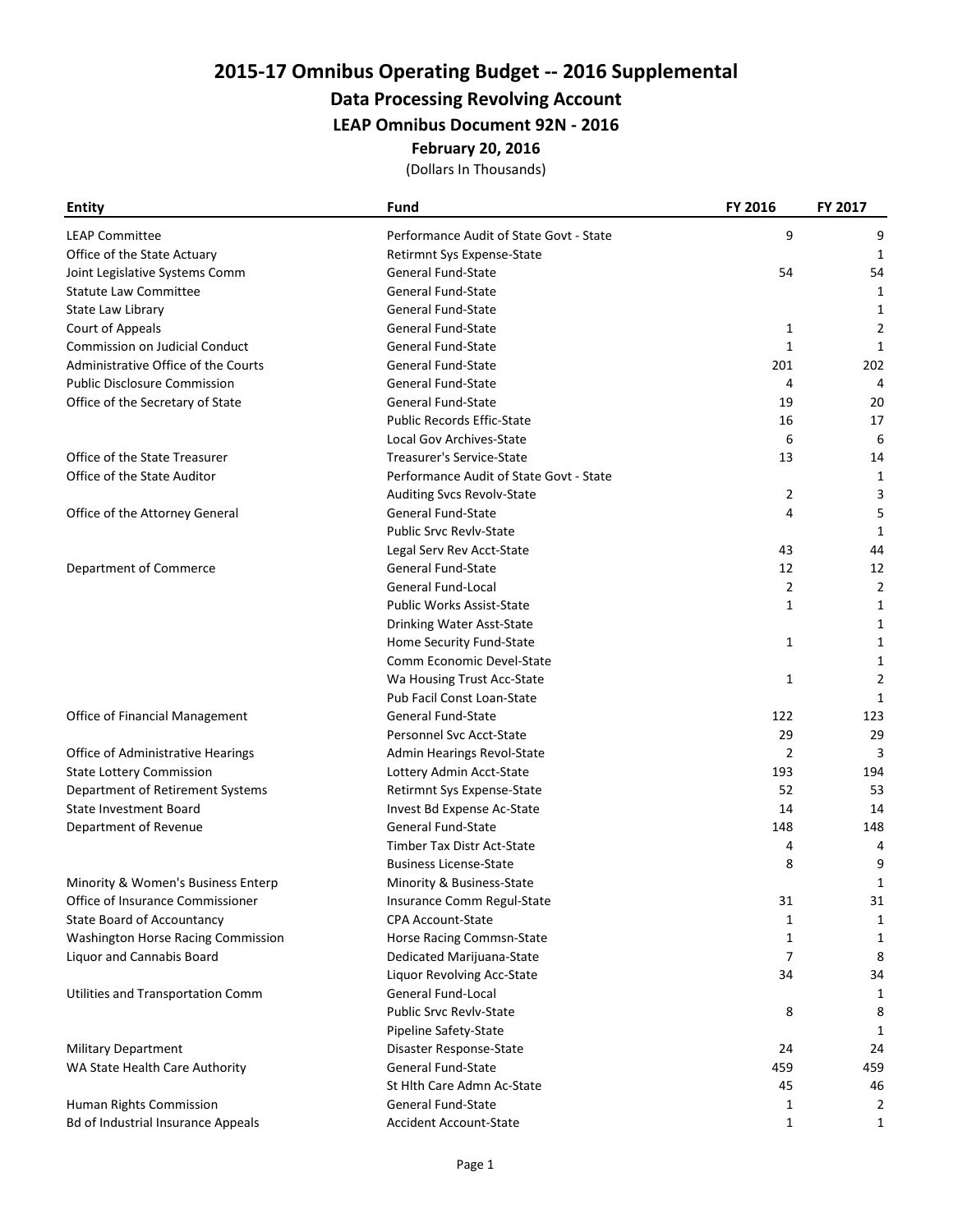# 2015-17 Omnibus Operating Budget -- 2016 Supplemental

### Data Processing Revolving Account

LEAP Omnibus Document 92N - 2016

#### February 20, 2016

(Dollars In Thousands)

| <b>Entity</b>                          | Fund                              | FY 2016        | FY 2017        |
|----------------------------------------|-----------------------------------|----------------|----------------|
|                                        | <b>Medical Aid Account-State</b>  | 1              | 1              |
| <b>Criminal Justice Training Comm</b>  | General Fund-State                | 1              | 1              |
| Department of Labor and Industries     | General Fund-State                | 3              | 3              |
|                                        | <b>Electrical License-State</b>   | 3              | 3              |
|                                        | <b>Accident Account-State</b>     | 159            | 160            |
|                                        | Medical Aid Account-State         | 141            | 141            |
| Department of Health                   | General Fund-State                | 121            | 122            |
|                                        | General Fund-Local                | 23             | 24             |
|                                        | Health Prfessns Acct-State        | 26             | 26             |
|                                        | Safe Drink Wtr Acct-State         |                | 1              |
|                                        | <b>State Toxics Control-State</b> |                | $\mathbf{1}$   |
|                                        | Med Test Site Licen-State         |                | $\mathbf{1}$   |
| Department of Veterans' Affairs        | General Fund-State                | 7              | 10             |
|                                        | General Fund-Local                | $\overline{2}$ | 4              |
| Department of Corrections              | General Fund-State                | 243            | 243            |
| Dept of Services for the Blind         | General Fund-State                | 5              | 5              |
| <b>Employment Security Department</b>  | General Fund-Local                | 4              | 4              |
|                                        | Admin Contingen Acct-State        | 156            | 157            |
|                                        | <b>Employment Service-State</b>   | 159            | 160            |
| Dept of Social and Health Services     | <b>General Fund-State</b>         | 887            | 887            |
| Department of Ecology                  | <b>General Fund-State</b>         | 25             | 26             |
|                                        | Waste Reduct/Recycle-State        | 4              | 5              |
|                                        | <b>State Toxics Control-State</b> | 63             | 64             |
|                                        | <b>Water Quality Permit-State</b> | 22             | 22             |
|                                        | Environ Legacy Stwd-State         | 14             | 15             |
|                                        | Hazardous Waste-State             | 4              | 4              |
|                                        | Radioactive Mixed-State           | 8              | 8              |
|                                        | Oil Spill Prevn Acct-State        | 4              | 4              |
| <b>State Parks and Recreation Comm</b> | Parks Renewal Acct-State          | 8              | 9              |
| Rec and Conservation Funding Board     | <b>General Fund-State</b>         | 2              | 3              |
|                                        | <b>Recreation Resources-State</b> | 3              | 4              |
| <b>State Conservation Commission</b>   | <b>General Fund-State</b>         |                | 1              |
| Dept of Fish and Wildlife              | General Fund-State                | 37             | 38             |
|                                        | General Fund-Local                | 33             | 34             |
|                                        | <b>State Wildlife Acct-State</b>  | 49             | 49             |
| Puget Sound Partnership                | <b>General Fund-State</b>         |                | 1              |
| Department of Natural Resources        | General Fund-State                | 13             | 14             |
|                                        | Forest Development-State          | 11             | $11\,$         |
|                                        | Aquatic Lands Acct-State          | 1              | $\overline{2}$ |
|                                        | Res Mgmt Cost Acct-State          | 24             | 24             |
|                                        | <b>Surface Mining Recl-State</b>  |                | $\mathbf{1}$   |
|                                        | <b>Forest Practices App-State</b> |                | 1              |
|                                        | Agric College Trst-State          |                | 1              |
| Department of Agriculture              | General Fund-State                | 6              | $\overline{7}$ |
|                                        | Aquatic Lands Acct-State          |                | 1              |
|                                        | <b>State Toxics Control-State</b> |                | 1              |
| Washington State Patrol                | General Fund-State                | 31             | 31             |
| Department of Licensing                | <b>Business Professions-State</b> | 9              | 9              |
| <b>Public Schools</b>                  | General Fund-State                | 63             | 64             |
|                                        |                                   |                |                |